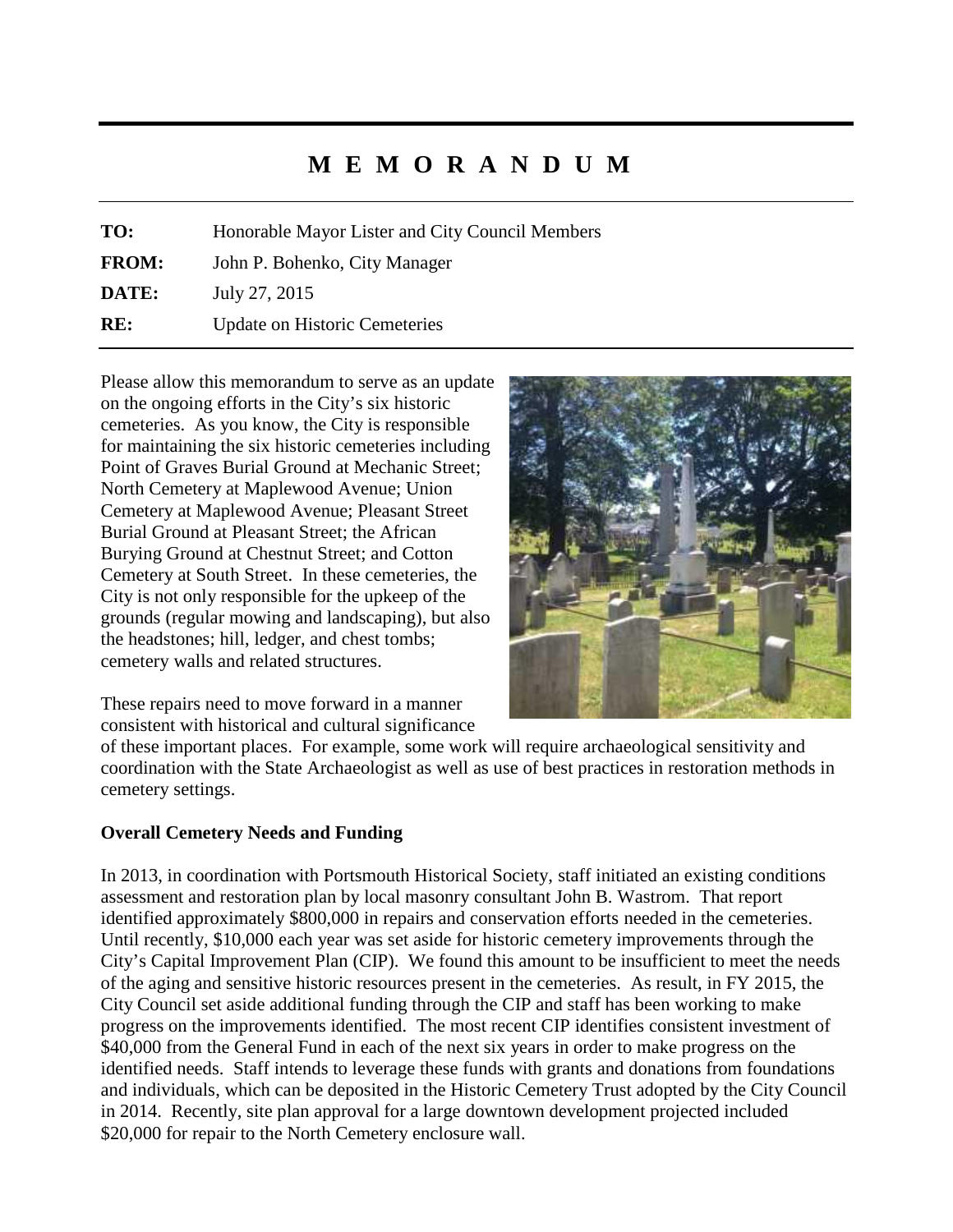Examples of needed restoration work include North Cemetery front enclosure wall repair; Union Cemetery front entrance fence (currently in progress, see below) and stonework repair; Union Cemetery receiving tomb stabilization (see below); Pleasant Street cemetery tomb and enclosure wall repairs; and enclosure wall and tomb repairs at Point of Graves; along with various tomb and gravestone repairs throughout each cemetery.

#### **North Cemetery and Union Cemeteries**

The additional funding support by the City Council has permitted the City to make progress in several areas in the North and Union Cemeteries in particular, which are summarized below.

### *North Cemetery*

This spring the City completed the stabilization and restoration of five chest and hill tombs in North Cemetery. These improvements, carried out by a conservation mason in coordination with Portsmouth Historical Society, were focused on making historically-sensitive improvements to arrest deterioration and stabilize each site.

In addition, maintenance crews at Public Works completed tree removal and extensive tree trimming work to improve aesthetics as well as to better manage vegetation in the cemetery. Public Works also coordinated with a large volunteer group, which resulted in the removal of over 80 bags of yard waste material from the North Cemetery. North Cemetery is also the home to an Adopt-a-spot at its entrance.



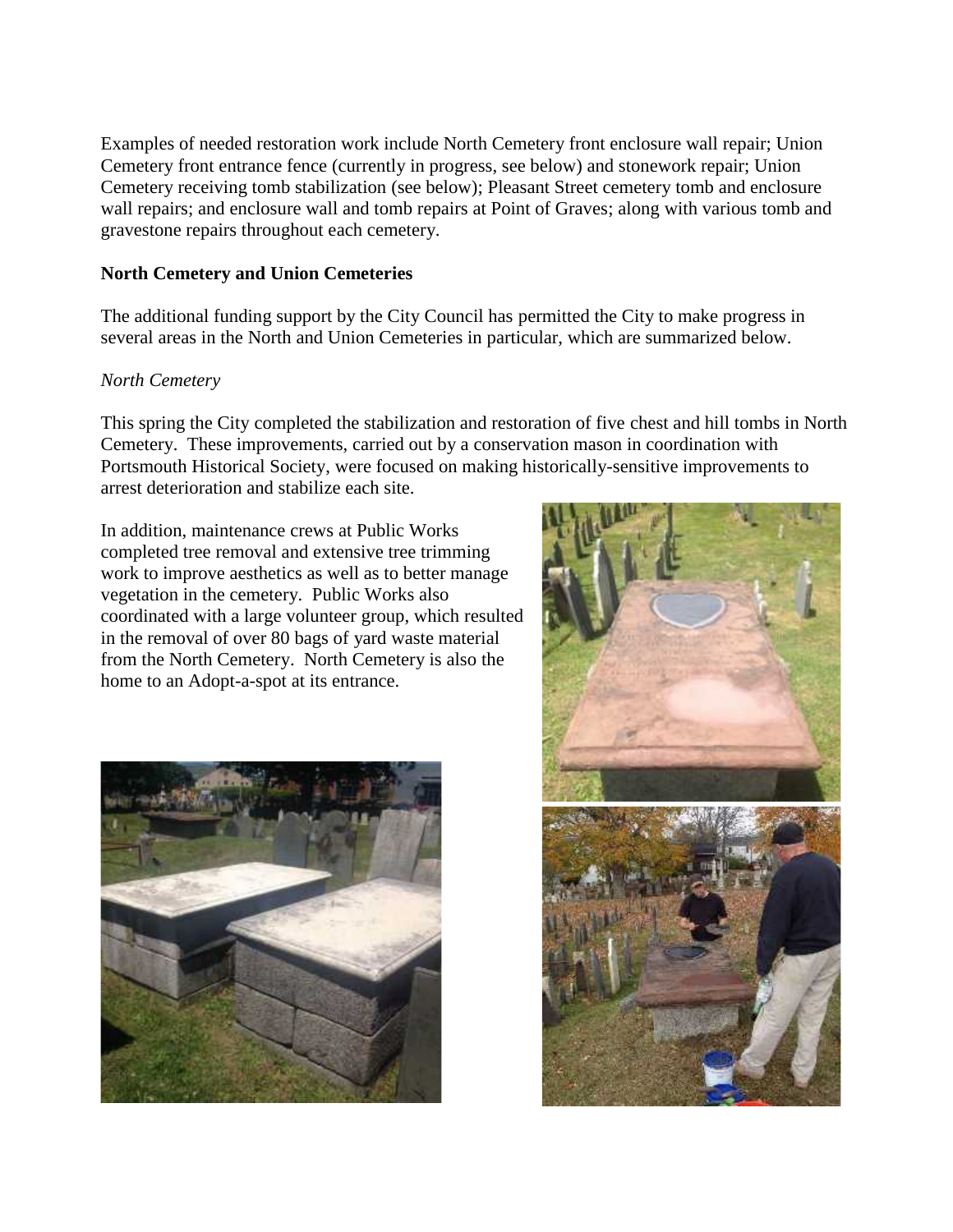#### *Union Cemetery*

In late June, City contractors began work on the restoration of the front enclosure fence of Union Cemetery on Maplewood Avenue. The work is the largest improvement project to take place following the 2013 Assessment and Restoration Plan. The work, expected wrap up in the first part of August, will include the temporary removal, cleaning and refinishing of the wrought iron fence



components, and removal of the granite posts and beams for cleaning and eventual resetting. The entrance gate and sign will also be restored. The work is being carried out in coordination with the State Archaeologist as well as conservation masonry consultant John Wastrom and the Portsmouth Historical Society. The general contractor is Martini Northern of Portsmouth. Most of this work activity will take place off site and the project will be completed at the end of July.

# *Union Cemetery Receiving Tomb*



A recent article in the Portsmouth Herald highlighted the deteriorated condition of the Union Cemetery Receiving Tomb. The receiving tomb, which is not a burial site itself, is in a state of disrepair and is a known and monitored gathering place for illicit activities. Addressing this tomb's condition was included in the 2013 infrastructure assessment. Staff has researched options for addressing this issue. Together with a consulting conservation mason, the Historical Society, and the Division of Historical Resources City staff has found a historically-sensitive way to reconfigure the building remnants to return the site to stable condition. This work will take place in

conjunction with the completion of the fence work and include reusing the tomb materials to retain